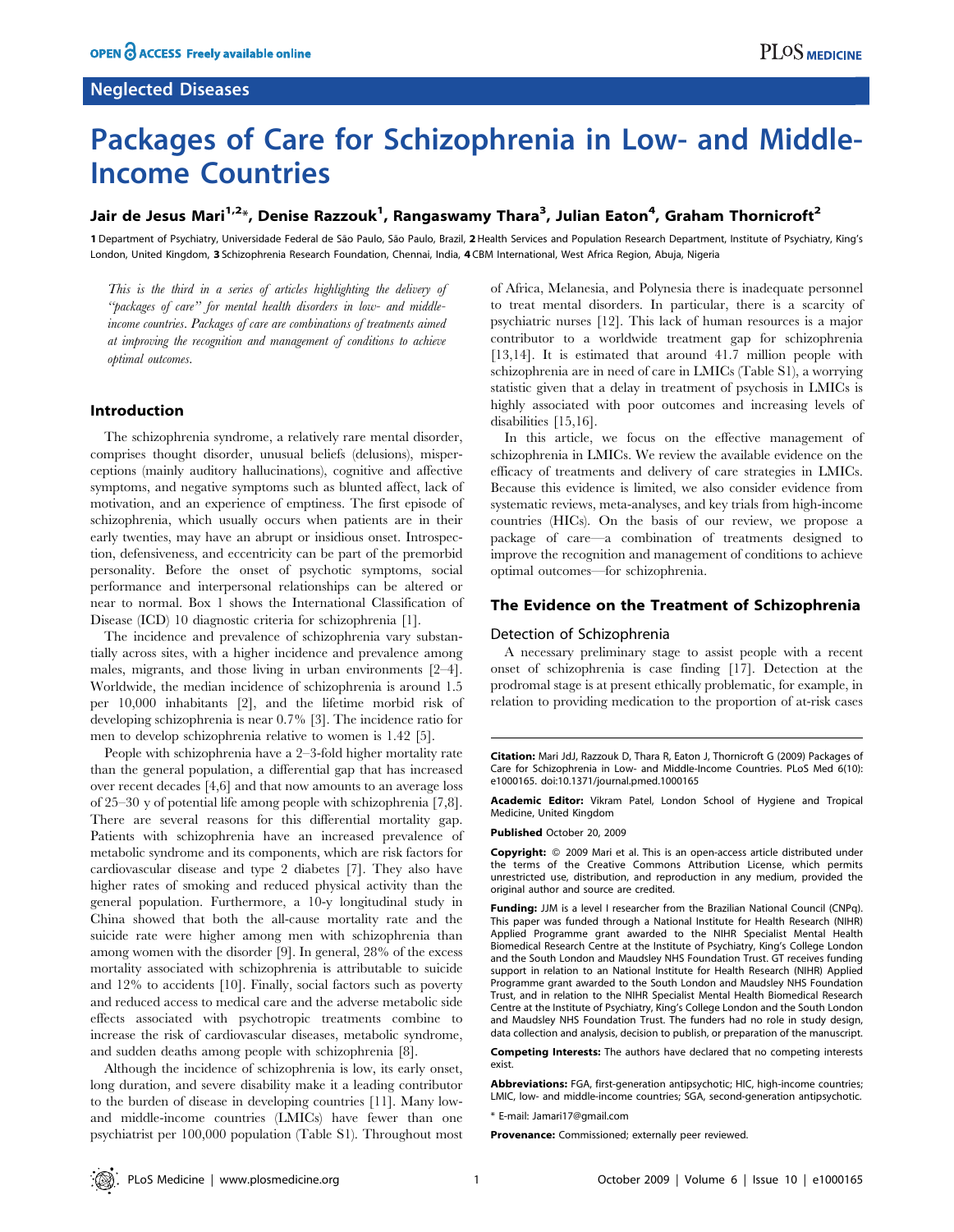# Summary Points

- It is estimated that about 41.7 million people need treatment for schizophrenia and related disorders in lowand middle-income countries (LMICs). The majority of these cases are concentrated in Asia (70%) and Africa (16%).
- In countries with low resources, general physicians and primary health care workers can be trained to recognise and treat people with psychotic disorders in the community. Health systems can scale up such interventions across all routine-care settings by training general physicians and primary health care workers to recognise and treat clients with schizophrenia with effective, evidence-based interventions.
- First- and second-generation antipsychotics (FGAs and SGAs) are similarly effective in the acute treatment of psychotic symptoms. In addition, a number of trials have shown the efficacy of psycho-educational strategies to improve adherence to antipsychotics, to decrease relapse and readmission rates, and to have a positive impact in social functioning of family members and patients.
- $\bullet$  A package of care combining low doses of conventional antipsychotics along with brief and simple psychoeducational interventions is recommended as an important strategy to decrease the treatment gap for schizophrenia in LMICs.
- The combination of FGAs and psycho-educational interventions are more cost-effective than the use of drugs alone.

who will not develop the condition [18]. Nevertheless, in America, Europe, and Australasia, the use of specialized early intervention teams, which aim to prevent or delay the transition to a psychotic disorder by identifying individuals with subthreshold symptoms at high risk of developing psychosis [19,20], is now well established, although with conflicting results [21–23].

Where case finding is directed towards identifying individuals who have already ''converted'' from the prodromal stage to meet the diagnostic criteria for schizophrenia, there is emerging evidence from HICs that reducing the duration of untreated psychosis can benefit patients. The number of relapses may be reduced [24], the long-term clinical outcome may be improved [25], and suicide rates may fall [26]. Nevertheless, despite a consensus about the potential public-health benefits of the early detection of schizophrenia [27], there is signal lack of evidence for such benefits in LMICs. Furthermore, there is an ongoing debate about whether the long-term course and outcome of schizophrenia is more benign in low-income settings than in HICs [28,29].

In one project in Nigeria, village health workers were specifically trained in the recognition of severe mental illness. These workers, who were based in primary care clinics and who had responsibility for case finding in nearby villages, increased the referral rates for cases of schizophrenia [30]. In another program in rural India, community-based rehabilitation workers who were trained to recognize schizophrenia identified and enrolled most of the untreated patients into the program [31,32].

#### Pharmacotherapy

Psychotic conditions can be treated with first-generation antipsychotics (FGAs) such as haloperidol and chlorpromazine or with second-generation antipsychotics (SGAs) such as clozapine and olanzapine. Antipsychotics are generally high-affinity antagonists of dopamine D2 receptors. In LMICs, the usual drug treatment for

# Box 1. International Classification of Diseases 10 Criteria for Schizophrenia

One of symptoms (a–d), or two of symptoms (e–i) should be present for most days in the past month.

- (a) Thought echo, thought insertion or withdrawal, and thought broadcasting;
- (b) Delusions of control, influence, or passivity, clearly referred to body or limb movements or specific thoughts, actions, or sensations; delusional perception;
- (c) Hallucinatory voices giving a running commentary on the patient's behaviour, or discussing the patient among themselves, or other types of hallucinatory voices coming from some part of the body;
- (d) Persistent delusions of other kinds that are culturally inappropriate and completely impossible, such as religious or political identity, or superhuman powers and abilities (e.g. being able to control the weather, or being in communication with aliens from another world);
- (e) Persistent hallucinations in any modality, when accompanied either by fleeting or half-formed delusions without clear affective content, or by persistent over-valued ideas, or when occurring every day for weeks or months on end;
- Breaks or interpolations in the train of thought, resulting in incoherence or irrelevant speech, or neologisms;
- (g) Catatonic behaviour, such as excitement, posturing, or waxy flexibility, negativism, mutism, and stupor;
- (h) ''Negative'' symptoms such as marked apathy, paucity of speech, and blunting or incongruity of emotional responses, usually resulting in social withdrawal and lowering of social performance; it must be clear that these are not due to depression or to medication;
- A significant and consistent change in the overall quality of some aspects of personal behaviour, manifest as loss of interest, aimlessness, idleness, a self-absorbed attitude, and social withdrawal.

These symptoms are shared by most major classification systems, with some differences in duration of illness, or boundaries of subtypes of disorders.

Source: World Health Organization 1992 [1].

schizophrenia is an FGA. Evidence from trials undertaken in both HICs [33–35] and in China, an LMIC [36], indicates that FGAs are as effective as SGAs for the treatment of the first episode of schizophrenia (Table 1). Meta-analyses that considered evidence collected in HICs indicate that oral haloperidol and chlorpromazine are more effective than placebo [37–39], and as effective as the newer antipsychotic compounds in the treatment of the main psychotic symptoms (delusions and auditory hallucinations) of schizophrenia [33,40,41]. However, in a naturalistic trial in Brazil olanzapine had advantages over FGAs in terms of improving negative symptoms and quality of life and reducing the incidence of tardive dyskinesia [42,43]. Finally, a recent meta-analysis of evidence collected in HICs showed that four SGAs (amisulpride, clozapine, olanzapine, and risperidone) were superior to FGAs [44].

For agitated patients, evidence collected in HICs [45] and LMICs [46,47] indicates that the combination of haloperidol and promethazine can effectively control disturbed behavior.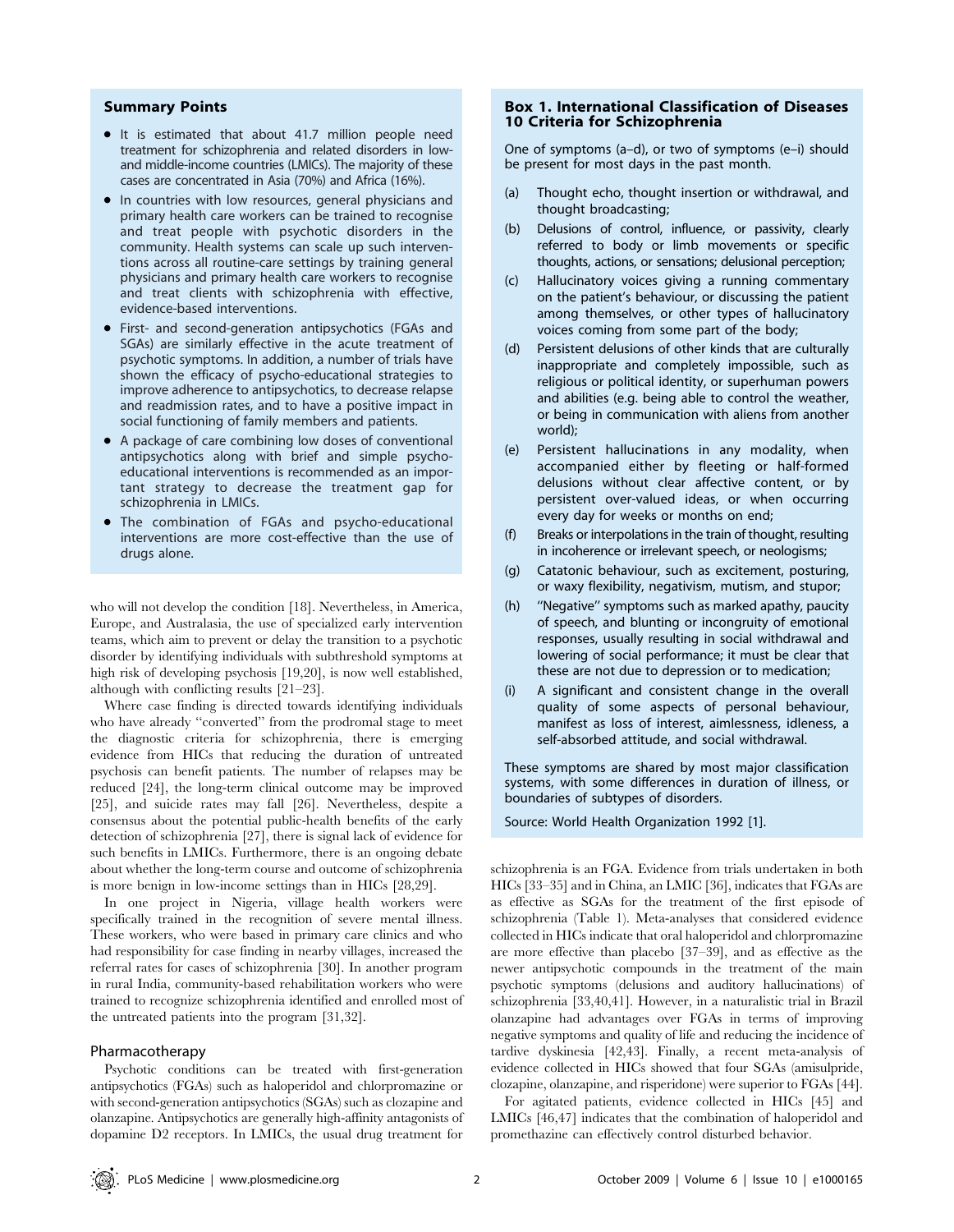Table 1. The evidence in support of schizophrenia treatment.

| Schizophrenia Treatment                            | <b>Evidence from HICs</b>                                                                                            | <b>Evidence from LMICs</b>                                                                                                                                                          |
|----------------------------------------------------|----------------------------------------------------------------------------------------------------------------------|-------------------------------------------------------------------------------------------------------------------------------------------------------------------------------------|
| Recognition of schizophrenia                       | Meta-analysis of early intervention for psychosis [21]                                                               | Two longitudinal studies in rural India [31,32]                                                                                                                                     |
| Antipsychotic pharmacotherapy:<br>first episode    | A meta-analysis and two RCTs comparing FGAs and<br>SGAs for the treatment of first psychotic episodes<br>$[33 - 35]$ | RCT from China comparing the FGA haloperidol with the<br>SGA olanzapine for first episode [36]                                                                                      |
| Antipsychotic pharmacotherapy                      | Meta-analyses of treatment with haloperidol and<br>chlorpromazine [37-39]                                            | Naturalistic trial from Brazil comparing olanzapine with<br>FGAs in terms of effects on negative symptoms, quality of<br>life, and the incidence of tardive dyskinesia [42,43]      |
|                                                    | Meta-analyses of treatment with SGAs [39-41]                                                                         |                                                                                                                                                                                     |
|                                                    | Meta-analysis comparing SGAs with FGAs [44]                                                                          |                                                                                                                                                                                     |
| <b>Rapid tranquilization</b>                       | Meta-analysis of haloperidol plus promethazine for<br>the control of psychosis-induced aggression [45]               | Pragmatic RCT in psychiatric emergency settings in India<br>of intra-muscular olanzapine versus intramuscular<br>haloperidol plus promethazine for rapid tranquillization<br>$[46]$ |
|                                                    |                                                                                                                      | Pragmatic RCT of intramuscular haloperidol versus<br>intramuscular haloperidol plus promethazine in Brazil [47]                                                                     |
| Long-acting antipsychotics                         | Meta-review of depot antipsychotic drugs [48]                                                                        |                                                                                                                                                                                     |
|                                                    | Meta-analysis of depot fluphenazine decanoate [49]                                                                   |                                                                                                                                                                                     |
| <b>Psychosocial family interventions</b>           | Meta-analyses of family psychosocial interventions<br>[52.53]                                                        | Study of a mutual support group for families in Hong<br>Kong [54,55]                                                                                                                |
| <b>Psycho-education</b>                            | Meta-analysis of psycho-education [56]                                                                               | RCT of psycho-education in rural China (Xinjin Country,<br>Chengdu) [57]                                                                                                            |
|                                                    |                                                                                                                      | RCT of family education delivered by nurses in Beijing [58]                                                                                                                         |
|                                                    |                                                                                                                      | RCT of group psycho-education delivered by paramedical<br>staff in Nigeria [59]                                                                                                     |
| <b>Adherence therapy</b>                           |                                                                                                                      | RCT of the efficacy of adherence therapy delivered by<br>nurses in Chiang Mai, Thailand [60]                                                                                        |
| <b>Community based rehabilitation (CBR)</b>        |                                                                                                                      | Two longitudinal studies of CBR in rural India [31,32]                                                                                                                              |
| Cognitive behavioral therapy (CBT)                 | Meta-analysis of the effect of CBT on positive<br>symptoms [61]                                                      |                                                                                                                                                                                     |
|                                                    | RCTs of the effect of CBT on persistent psychotic<br>symptoms [62-65]                                                |                                                                                                                                                                                     |
| <b>Promoting recovery-supportive</b><br>employment | Meta-analysis of vocational rehabilitation [67]                                                                      |                                                                                                                                                                                     |
| <b>Wellness training</b>                           | RCT of wellness training, health promotion for<br>severely mentally ill adults [66]                                  |                                                                                                                                                                                     |
| <b>Assertive community treatment (ACT)</b>         | Meta-analysis of the effects of ACT on time spent in<br>hospital and ability to live independently [68]              |                                                                                                                                                                                     |

RCT, randomised controlled trial.

doi:10.1371/journal.pmed.1000165.t001

Some patients do not stabilise even after prolonged treatment with an FGA. Sometimes, the use of another antipsychotic may be effective but it is important to explore other causes of nonresponse to treatment, such as nonadherence with the medication regimen, social stressors, or concurrent use of alcohol and/or other drugs before changing a patient's drug regimen. Evidence from metaanalyses of trials undertaken in HICs suggests that a long-acting injectable FGA preparation (for example, depot fluphenazine decanoate or fluphenazine enanthate) can be effective in the case of noncompliance with an oral FGA regime [48,49].

# Family Education and Psychosocial Interventions

The comprehensive management of schizophrenia includes psychosocial interventions as well as the use of medication. Early findings that a negative family environment (''expressed emotion'' that includes high levels of criticism, hostility, or overinvolvement) was related to a poorer prognosis of schizophrenia [50] led to the development of interventions designed to improve the family

environment [51]. Several of these strategies have now been shown to enhance functioning in areas such as independent living, relationships, and work. Family interventions targeted at people in close contact with the patient decreased the level of negative expressed emotions, improved compliance with treatment, and averted relapse and hospital admission in two HIC-based metaanalyses [52,53] and in a Hong Kong-based study that involved a mutual support group delivered by a trained psychiatric nurse [54,55].

Simpler and less expensive brief psycho-educational interventions that increase knowledge, insight, and management of the illness have also been tested in both HICs and LMICs [56–58]. Patients and family members are provided with support, information about medication and the illness, and management strategies, either in small groups or on a one-to-one basis. A metaanalysis of studies undertaken in HICs [56] and two trials undertaken in China [57,58] show that approaches of this type can improve compliance, decrease relapse, and decrease readmission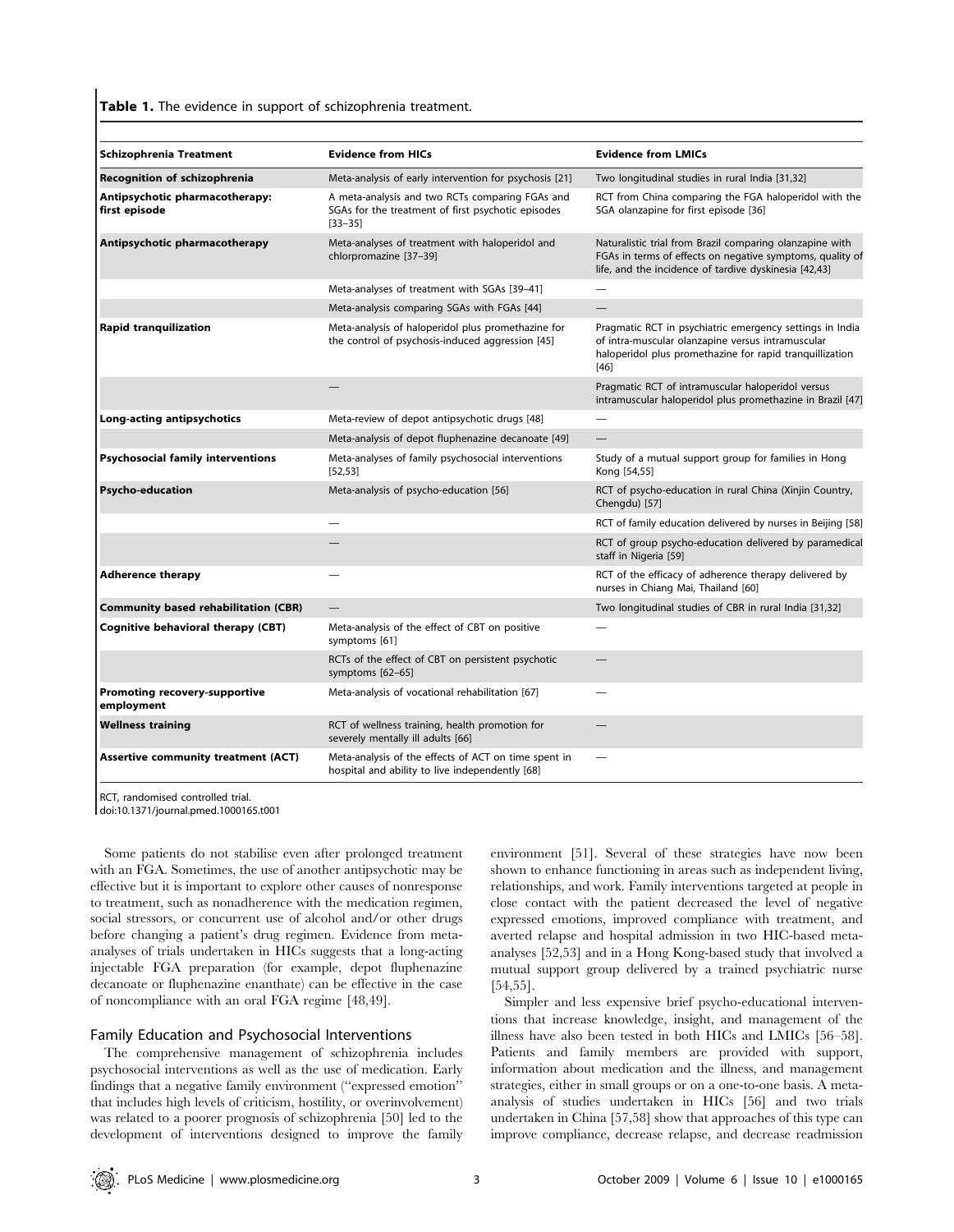rates. In addition, compliance with scheduled appointments improved in a study in which four sessions of group psychoeducation were given to discharged patients in Nigeria by paramedical staff [59].

Two additional psychosocial approaches have been tested in LMICs. In a randomized controlled trial in Chiang Mai, Thailand, eight sessions of adherence therapy (a behavioral approach designed to enhance compliance with antipsychotic medication) improved psychotic symptoms in patients after 9 wk follow-up [60]. In two studies in rural India, a community-based rehabilitation model in which mental-health workers helped families and clients to recognise symptoms of the disease improved treatment compliance, social inclusion, and social functioning [31,32]. Additional resources for psychosocial intervention packages are provided in Table S2.

The efficacy of several other psychosocial interventions has been tested only in HICs (Table 1). These include the use of individual cognitive behavioral therapy to decrease positive and persistent symptoms [61–64], and suicidal ideation [65], the use of wellness training as health promotion [66], vocational rehabilitation [67], and assertive community care (ACT), a strategy designed to decrease time spent in hospital and to promote living independence [68].

#### Delivery of Effective Interventions

The World Health Organization (WHO) ATLAS [69] clearly shows the lack of adequate mental health services in many parts of the world, especially in rural areas in LMICs. The best way to tackle the treatment gap in LMICs is to take advantage of the existing primary health care facilities [70] and to make efficient use of the scarce specialised personnel to train nonspecialist health professionals to identify and manage psychiatric disorders [71,72]. In India, for example, the training of community-level workers has been shown to be an effective way to improve the detection of schizophrenia and other major mental disorders and to improve their treatment or referral to the appropriate centres of care [31,32,73]. To improve access to treatment, providers of mentalhealth services must make deliberate efforts to raise awareness among communities [74] about the treatability of mental illness and about how to access services. They must also endeavour to reduce the stigma and discrimination associated with mental illness. A recent study suggests that the most effective interventions to achieve this aim are direct social contact with people with mental illness at the individual level and the promotion of social marketing (advertising and promotional methods designed to achieve a social good rather than sales of a commodity) at the population level [75].

In Table 2 and the rest of this section, we describe a series of steps or strategies that might be used to deliver care for schizophrenia in LMICs.

#### Interventions to Increase Demand for Care Packages

One important aspect of delivering schizophrenia care in LMICs is to ensure that the strategy adopted is tailored to local circumstances. Several trials in LMICs have shown the feasibility of training primary health care workers to undertake psycho-educational activities [54,55,57–60] that are driven by the local culture and needs. However, because different explanatory models determine helpseeking patterns, people in remote rural areas may find it easier to go to traditional healers and religious centres for help than to a health centre [76,77]. Furthermore, in many LMICs more than 90% of people with schizophrenia live with their families who manage most aspects of patients' lives. Thus, efforts to increase demand for care

packages in such countries should be primarily targeted at families. Similarly, issues such as jobs and employment are best dealt with by a discussion between patients, families, and potential employers in many LMICs [78]. Finally, societies in many LMICs do not believe that overinvolvement (a behaviour marked by an exaggerated emotional response, excessive self-sacrifice, and overprotectiveness) with younger or ill family members is necessarily harmful. Thus, in care packages for LMICs that include aspects of the expressed emotion theory (the idea that negative emotions expressed by family members can be harmful to the person with schizophrenia) [51], baseline measures of expressed emotion must be modified to allow for overinvolvement being routinely higher in LMICs than in Western cultures [79] if demand for the package is to be optimised.

#### Interventions to Improve Access to the Package

One assumption behind establishing packages of care for use in LMIC settings is that there is clinical validity in the concept of schizophrenia across diverse populations [80]. Where nonspecialists prescribe medication, it has been argued that treatment of symptoms is more appropriate than arriving at a diagnosis [81]. In the Tanzanian national programme, for example, ''acute psychosis'' and ''chronic psychosis'' form the basis for treatment rather than ''schizophrenia'' [81]. In this type of delivery model, treatment is initiated in the acute phase and all new cases are reviewed within a fixed period of time (for example, a month) if the front-line worker is not a specialist. This type of delivery model reinforces the importance of a system for supervision and referral but also suggests that health workers in LMICs should be trained to deal with transient psychotic disorders [82,83] and to identify possession states, which might be better managed by traditional healers [84].

A common problem encountered in the treatment of schizophrenia is poor compliance with treatment. This behaviour can be due to lack of understanding of the importance of ongoing treatment for the maintenance of good health and the prevention of relapse or a lack of willingness on the part of the client to take their drugs because of unpleasant side effects. Some patients may refuse to take their drugs because they do not believe they require treatment at all. In other cases, poverty may prevent patients buying drugs or travelling to a care facility. Thus, services that emphasise ease of access, affordability, and family engagement are necessary to overcome these barriers in LMICs [52,53,57–60].

#### Interventions to Manage Serious or Complex Cases

Around 40%–50% of patients with schizophrenia disorders are known to have made at least one suicide attempt and 10% of them complete suicide. A recent study in a HIC found a lifetime suicide prevalence of 4.5%–5.0% for patients with schizophrenia disorder [85]. Despite the new medications, there is little evidence for decreasing rates of suicide among people with schizophrenia [6]. Other evidence, mostly from HICs, indicates that high rates of suicide are associated with drug/alcohol use, severity of symptoms, positive symptoms, first episode psychosis, being a young male, longer duration of untreated psychosis, younger age at the onset of psychosis, recent discharge from hospital, unemployment, hopelessness, high levels of premorbid functioning, high levels of cognitive functions, absence of supportive environment, poor adherence to treatment, and a family history of suicidal attempts [6,86]. Mental-health workers in LMICs need to be carefully trained to screen and deal with suicidal thoughts and behaviour among patients with schizophrenia [87–89].

#### Interventions to Manage Impacts on Social Outcomes

People with schizophrenia are more liable to commit crimes than the general population [90–92]. The onset of a psychotic episode in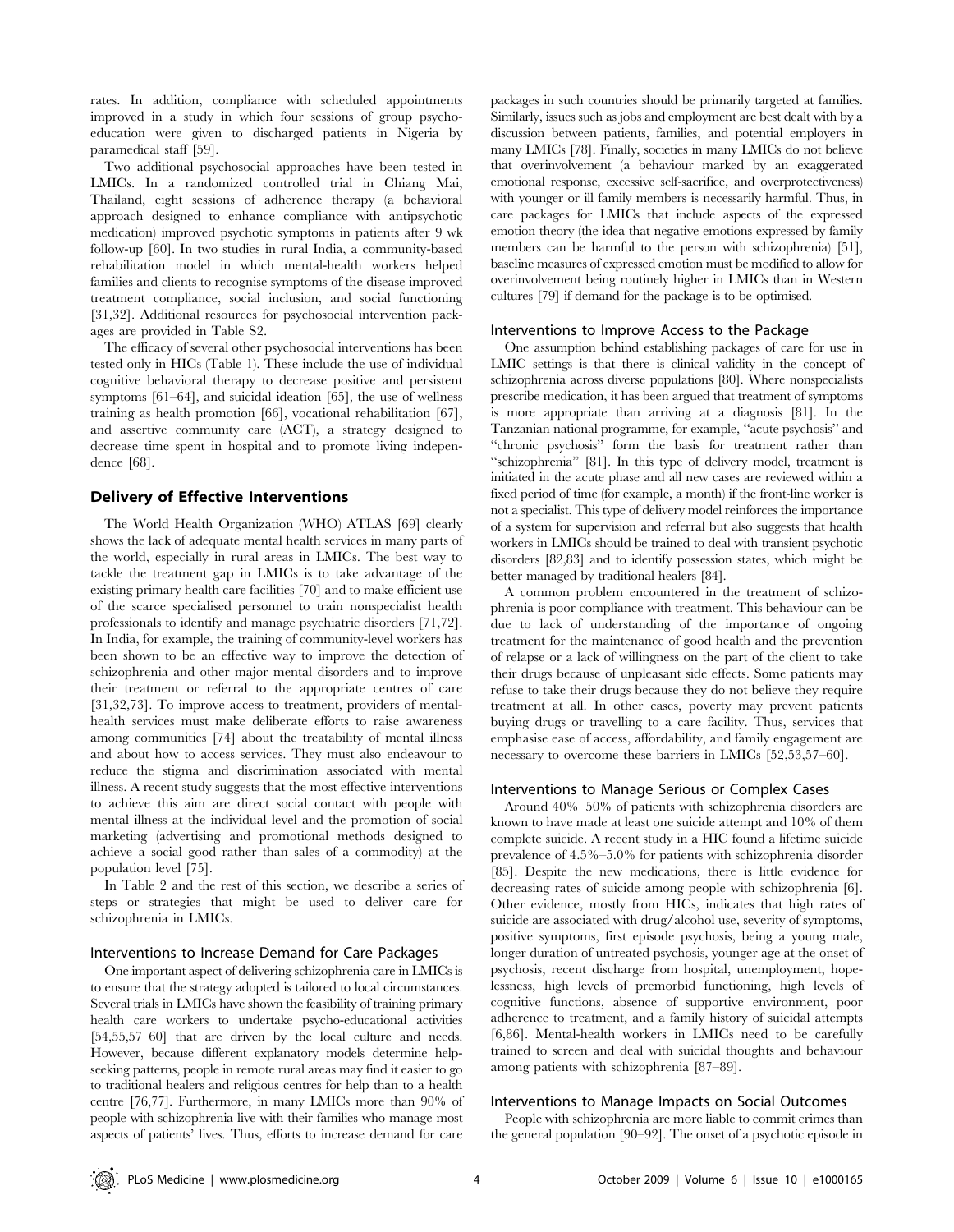#### Table 2. Delivering schizophrenia treatments.

| <b>Step</b>                                                     | How                                                                                                                                                                                                    | By Whom                                                                                                                                                                   | In What<br><b>Settings</b> |
|-----------------------------------------------------------------|--------------------------------------------------------------------------------------------------------------------------------------------------------------------------------------------------------|---------------------------------------------------------------------------------------------------------------------------------------------------------------------------|----------------------------|
| <b>Increasing demand</b><br>for the package                     | Improve mental health literacy in the community [74]                                                                                                                                                   | Community-based service staff; community volunteers/<br>extension workers linked to primary health care services,<br>in collaboration with governmental and relevant NGOs | Community                  |
|                                                                 | Key informant identification of cases, direct social contact<br>with people with mental illness at the individual level [32,75]                                                                        |                                                                                                                                                                           |                            |
|                                                                 | Community education about causes, treatability, and how<br>to access services [75]                                                                                                                     |                                                                                                                                                                           |                            |
|                                                                 | Social marketing at the population level [75]                                                                                                                                                          |                                                                                                                                                                           |                            |
| <b>Increasing access</b><br>to the package                      | Use local primary health care services and/or general<br>hospitals to deliver the package [70-72]                                                                                                      | Service providers, governments, insurance providers and<br>users                                                                                                          | Community                  |
|                                                                 | Increase acceptability of service by involving service users<br>and community members, establish self-help groups [32]                                                                                 |                                                                                                                                                                           |                            |
| <b>Improving recognition</b><br>of the disorder                 | Train local/traditional practitioners to recognize and refer<br>(key informants)                                                                                                                       | Local specialists in government/NGO, using international<br>quidelines                                                                                                    | Primary care               |
|                                                                 | Train and supervise community health workers to deliver<br>psycho-education [32,54,59,60]                                                                                                              |                                                                                                                                                                           |                            |
|                                                                 | Establish practical protocols/operationalised checklists to<br>improve diagnostic reliability                                                                                                          |                                                                                                                                                                           |                            |
| Initiation of evidence<br>based treatments                      | Train general physicians and primary health care workers<br>to use antipsychotics [101-103]                                                                                                            | Local specialists using training materials for medical and<br>psychosocial interventions                                                                                  | Primary care               |
|                                                                 | Train general physicians and primary health care workers<br>to identify the main side effects of medication (Parkinsonism,<br>akathisia, dystonia, and tardive dyskinesa) [101-103]                    |                                                                                                                                                                           |                            |
|                                                                 | Train and supervise primary health care workers to deliver<br>psycho-educational intervention [54,57,58]                                                                                               | $\overline{\phantom{0}}$                                                                                                                                                  |                            |
| <b>Managing serious or</b><br>complex cases                     | Train general physicians and primary health care workers<br>to deal with agitation and dangerous behaviour [46,47]                                                                                     | Training and supervision by local specialists in<br>government/NGO                                                                                                        | Primary care               |
|                                                                 | Train general physicians and primary health care workers to<br>recognize and treat refractory patients with clozapine [39,101]                                                                         |                                                                                                                                                                           |                            |
| <b>Achieving optimal</b><br>outcomes                            | Train general physicians and primary health care workers<br>to maintain follow-up with physical routine examinations,<br>assessment of compliance [59,60], and screen for suicidal<br>thoughts [87-89] | Training and supervision by local specialists in<br>qovernment/NGO                                                                                                        | Primary care               |
| <b>Addressing impacts</b><br>on other health/social<br>outcomes | Occupation/livelihoods support through access to capital,<br>skills training, inclusive education [32]                                                                                                 | User and carer organizations, NGOs, government and<br>alliances, criminal justice system, and interested<br>stakeholders and community members                            | Community                  |
|                                                                 | Human rights protection, prisoners' health care, access to<br>justice in cases of abuse                                                                                                                |                                                                                                                                                                           |                            |
|                                                                 | Advocacy for appropriate, rights-based legislation, and<br>social protection [32]                                                                                                                      |                                                                                                                                                                           |                            |

NGO, nongovernmental organisation.

doi:10.1371/journal.pmed.1000165.t002

an LMIC is more likely to be linked to episodes of assaultive behaviour or contact with police than in a HIC [93,94]. Furthermore, violent behaviour is seen more frequently in patients with active delusions and hallucinations where there is comorbidity with substance abuse, and in younger persons [90]. Because actual or threatened violent behaviour is a recognised major stimulus for seeking care, mental-health workers in LMICs need to be trained to manage aggressive behaviour, and prison staff should be able to refer patients whose altered behaviour may be due to mental illness.

#### Packages of Care for Schizophrenia in LMICs

Our review suggests that recovery in schizophrenia in LMICs can be achieved by using antipsychotics, along with psychosocial education and/or family interventions. The adjunctive use of psychosocial educational strategies can help to improve knowledge

and awareness of the condition, lower stigma, and improve understanding of the role of medicines and the importance of compliance to treatment for prevention of relapse. People with schizophrenia may also need support for housing and employment. Although there are few organizations that advocate and defend human rights in LMICs, they can nevertheless actively lobby for better mental-health services. Models for supporting persons with disabilities that emphasise a broad, empowermentand rights-based approach such as community-based rehabilitation [31,32] are also applicable to people with mental illness in LMICs. Table 3 proposes a package of care for schizophrenia in LMICs that incorporates these aspects of care and contrasts this package with one that can be provided in HICs.

At present, more than a third of patients in LMICs with chronic schizophrenia remain untreated, even when psychiatric services are available [95]. Although both social and clinical factors seem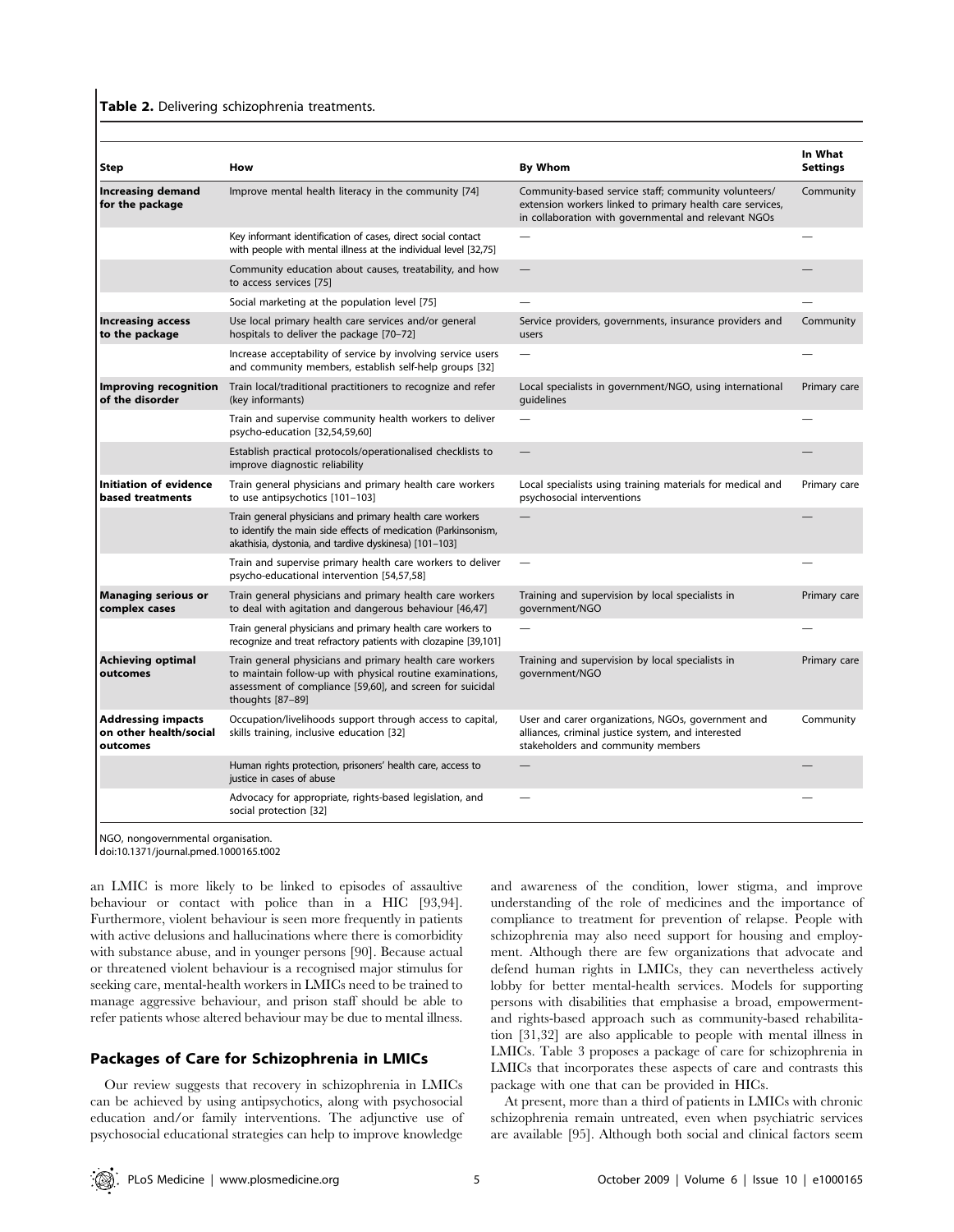Table 3. Package of care for schizophrenia.

| <b>Low Resourced Setting</b>                                        | <b>High Resourced Setting</b>            |
|---------------------------------------------------------------------|------------------------------------------|
| Community-based rehabilitation                                      | Assertive community care                 |
| Psycho-education                                                    | Psycho-education                         |
| Support for family groups delivered by nonspecialist health workers | Psychosocial family intervention         |
| <b>FGAs and SGAs wherever available</b>                             | Choice of antipsychotics (SGAs and FGAs) |
|                                                                     | Cognitive behavioral therapy             |
|                                                                     | Supportive employment                    |
|                                                                     | Wellness training                        |
|                                                                     |                                          |

doi:10.1371/journal.pmed.1000165.t003

to contribute to this treatment gap, explanatory models of mental illness held by rural people in many of the countries will need to be explored and addressed if this gap is to be reduced [96]. These explanatory models are often rooted in local cultural and religious beliefs and values, which underscores the need for any community care program to consider these factors while planning interventions. Furthermore, because early detection leads to better outcomes in schizophrenia [15,16], emphasis should be placed on increasing demand for the package, increasing access to the package, and increasing recognition of the disorder (see Table 2).

A recent study conducted in Chile, Nigeria, and Sri Lanka (LMICs that are representative of South America, Africa, and Southeast Asia, respectively) showed that in these countries FGAs constitute a better value choice than SGAs because they are cheaper and more cost-effective [97]. However, as indicated in Table 3, SGAs should be considered in countries where they have a similar cost to FGAs because of the lower incidence of extrapyramidal side effects with these drugs [43,44]. Importantly, other studies done in LMICs indicate that the combination of pharmacotherapy and psycho-educational interventions is more cost-effective than the use of drugs alone [97–99].

As shown in Table 3, specialist services for particular groups such as cognitive behaviour therapy or assertive outreach services should be reserved for high resource settings [100]. Furthermore, although inpatient beds are a necessary component of a comprehensive package of care—particularly for the treatment of severe, acute episodes of psychosis—these beds should be available in the mental-health wards of general hospitals in LMICs rather than solely in specialist hospitals [100]. Admissions in this environment are generally more locally accessible, more affordable, and less stigmatising. These general hospital psychiatry departments can also provide direct supervision and secondary

#### References

- 1. World Health Organization (1992) The ICD-10 Classification of Mental and Behavioral Disorders. Geneva: WHO, Available: http://www.who.int/ classifications/apps/icd/icd10online/. Accessed 1 August 2009.
- 2. McGrath J, Saha S, Welham J, El SO, MacCauley C, et al. (2004) A systematic review of the incidence of schizophrenia: the distribution of rates and the influence of sex, urbanicity, migrant status and methodology. BMC Med 2: 13.
- 3. Saha S, Chant D, Welham J, McGrath J (2005) A systematic review of the prevalence of schizophrenia. PLoS Med 2: e141. doi:10.1371/ journal.pmed.0020141.
- 4. McGrath J, Saha S, Chant D, Welham J (2008) Schizophrenia: a concise overview of incidence, prevalence, and mortality. Epidemiol Rev 30: 67–76.
- 5. Aleman A, Kahn RS, Selten JP (2003) Sex differences in the risk of schizophrenia: evidence from meta-analysis. Arch Gen Psychiatry 60: 565–571.
- 6. Saha S, Chant D, McGrath J (2007) A systematic review of mortality in schizophrenia: is the differential mortality gap worsening over time? Arch Gen Psychiatry 64: 1123–1131.
- 7. Newcomer JW, Hennekens CH (2007) Severe mental illness and risk of cardiovascular disease. JAMA 298: 1794–1796.

referral services to local practitioners, whereas tertiary-level specialist hospitals can focus more on training, research, and advocacy for improved national systems for delivery of mentalhealth care.

In summary, in LMICs general physicians and primary health care workers can be trained to recognise and treat people with psychotic disorders in the community. A package of care that combines low doses of conventional antipsychotics along with brief, simple psycho-educational interventions is recommended as an important strategy to decrease the treatment gap for schizophrenia in LMICs. In our view, the treatment package presented here, if combined with a scale-up of mental-health services in LMICs [72], should provide both a feasible and a costeffective way to extend treatment to many more patients with schizophrenia who live in LMICs, and should have a major positive impact upon their lives and upon the lives of their families.

# Supporting Information

Table S1 Mental health resources in LMICs.

Found at: doi:10.1371/journal.pmed.1000165.s001 (0.17 MB DOC)

Table S2 Family education resources and training materials for health workers.

Found at: doi:10.1371/journal.pmed.1000165.s002 (0.04 MB DOC)

## Author Contributions

ICMJE criteria for authorship read and met: JdJM DR RT JE GT. Wrote the first draft of the paper: JdJM. Contributed to the writing of the paper: DR RT JE GT.

- 8. Newcomer JW (2007) Antipsychotic medications: metabolic and cardiovascular risk. J Clin Psychiatry 68 Suppl 4: 8–13.
- 9. Ran MS, Chen EY, Conwell Y, Chan CL, Yip PS, et al. (2007) Mortality in people with schizophrenia in rural China: 10-year cohort study. Br J Psychiatry 190: 237–242.
- 10. Brown S (1997) Excess mortality of schizophrenia. A meta-analysis. Br J Psychiatry 171: 502–508.
- 11. Hyman SE, Chisholm D, Kessler RC, Patel V, Whiteford H (2006) Mental disorders. Jamision D, Breman JG, Measham A, Alleyne G, Claeson M, et al. eds. Disease control priorities in developing countries. New York: Oxford University Press. pp 605–626.
- 12. Jacob KS, Sharan P, Mirza I, Garrido-Cumbrera M, Seedat S, et al. (2007) Mental health systems in countries: where are we now? Lancet 370: 1061–1077.
- 13. Kohn R, Saxena S, Levav I, Saraceno B (2004) Treatment gap in mental health care. Bull World Health Organ 82: 858–866.
- 14. Patel V, Farooq S, Thara R (2007) What is the best approach to treating schizophrenia in developing countries? PLoS Med 4: e159. doi:10.1371/ journal.pmed.0040159.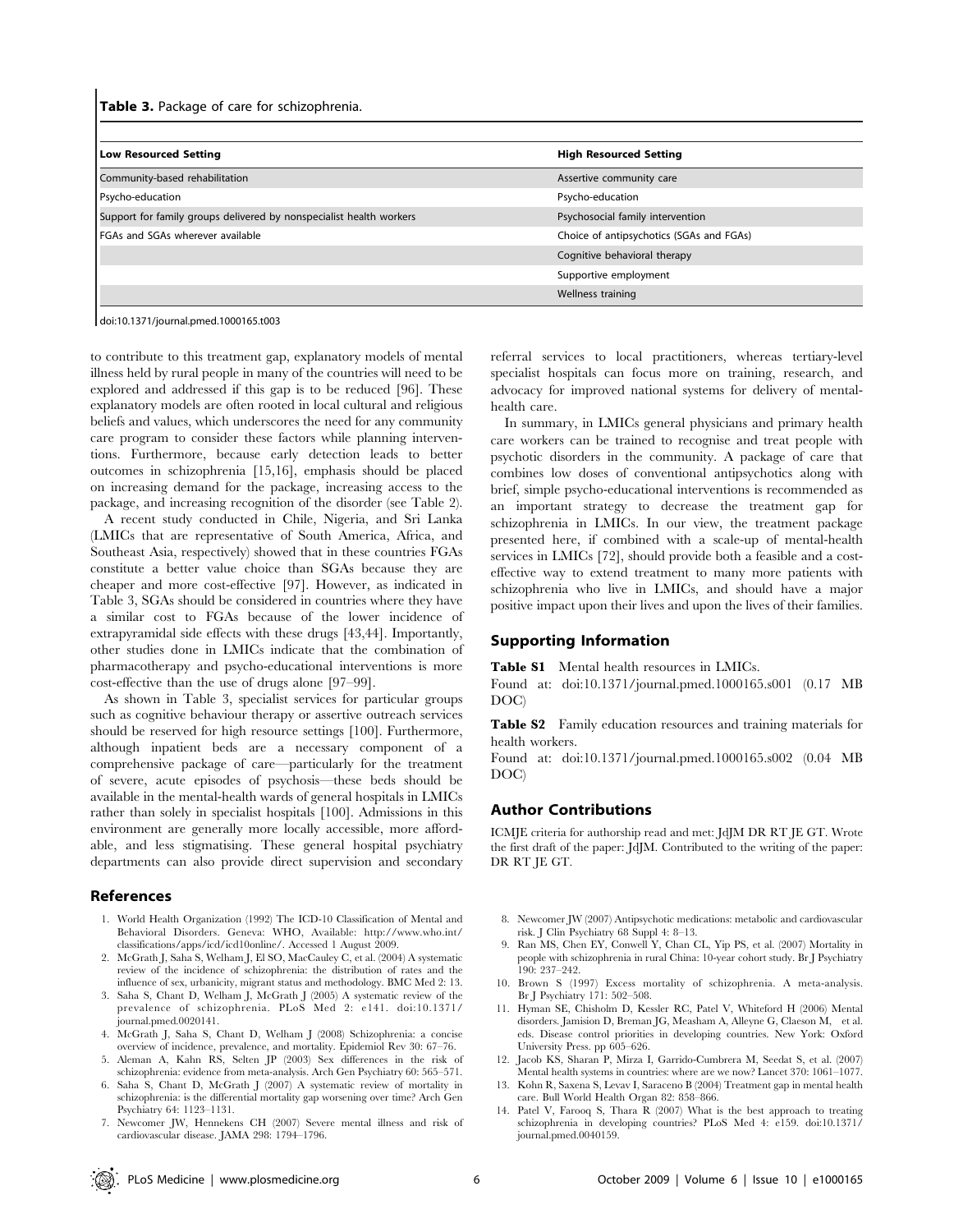- 15. Oosthuizen RA P, Emsley, Keyter N, Niehaus DJH, Koen L (2004) Duration of untreated psychosis and outcome in first-episode psychosis. Perspective from a developing country. Acta Psychiatr Scand 111: 214–219.
- 16. Farooq S, Large M, Nielssen O, Waheed W (2009) The relationship between the duration of untreated psychosis and outcome in low-and-middle income countries: a systematic review and meta analysis. Schizophr Res 109: 15–23.
- 17. McGlashan TH (1998) Early detection and intervention of schizophrenia: rationale and research. Br J Psychiatry Suppl 172: 3–6.
- 18. Larsen TK, Friis S, Haahr U, Joa I, Johannessen JO, et al. (2001) Early detection and intervention in first-episode schizophrenia: a critical review. Acta Psychiatr Scand 103: 323–334.
- 19. Yung AR, Phillips LJ, Yuen HP, Francey SM, McFarlane CA, et al. (2003) Psychosis prediction: 12-month follow up of a high-risk (''prodromal'') group. Schizophr Res 60: 21–32.
- 20. Salokangas RK, McGlashan TH (2008) Early detection and intervention of psychosis. A review. Nord J Psychiatry 62: 92–105.
- 21. Marshall M, Rathbone J (2006) Early intervention for psychosis. Cochrane Database Syst Rev 4: CD004718.
- Killackey E, Yung AR (2007) Effectiveness of early intervention in psychosis. Curr Opin Psychiatry 20: 121–125.
- 23. Cassidy CM, Schmitz N, Norman R, Manchanda R, Malla A (2008) Longterm effects of a community intervention for early identification of first-episode psychosis. Acta Psychiatr Scand 117: 440–448.
- 24. Fitzgerald PB (2001) The role of early warning symptoms in the detection and prevention of relapse in schizophrenia. Aust  $\overrightarrow{N}$  Z J Psychiatry 35: 758–764.
- 25. Drake RJ, Lewis SW (2005) Early detection of schizophrenia. Curr Opin Psychiatry 18: 147–150.
- 26. Melle I, Johannesen JO, Friis S, Haahr U, Joa I, et al. (2006) Early detection of the first episode of schizophrenia and suicidal behavior. Am J Psychiatry 163: 800–804.
- 27. Hafner H, Maurer K (2006) Early detection of schizophrenia: current evidence and future perspectives. World Psychiatry 5: 130–138.
- 28. Sartorius N, Jablensky A, Korten A, Ernberg G, Anker M, et al. (1986) Early manifestations and first-contact incidence of schizophrenia in different cultures. A preliminary report on the initial evaluation phase of the WHO Collaborative Study on determinants of outcome of severe mental disorders. Psychol Med 16: 909–928.
- 29. Cohen A, Patel V, Thara R, Gureje O (2008) Questioning an axiom: better prognosis for schizophrenia in the developing world? Schizophr Bull 34: 229–244.
- 30. Eaton J, Agomoh AO (2008) Developing mental health services in Nigeria : the impact of a community-based mental health awareness programme. Soc Psychiatry Psychiatr Epidemiol 43: 552–558.
- 31. Chatterjee S, Patel V, Chatterjee A, Weiss HA (2003) Evaluation of a community-based rehabilitation model for chronic schizophrenia in rural India. Br J Psychiatry 182: 57–62.
- 32. Chatterjee S, Pilai A, Jain S, Cohen A, Patel V (2009) Outcomes of people with psychotic disorders in a community-based rehabilitation programme in rural India. Brit J Psychiatry. In press.
- 33. Rummel C, Hamann J, Kissling W, Leucht S (2003) New generation antipsychotics for first episode schizophrenia. Cochrane Database Syst Rev 4: CD004410.
- 34. Kahn RS, Fleischhacker WW, Boter H, Davidson M, Vergouwe Y, et al. (2008) Effectiveness of antipsychotic drugs in first-episode schizophrenia and schizophreniform disorder: an open randomised clinical trial. Lancet 371: 1085–1097.
- 35. Gaebel W, Riesbeck M, Wölwer W, Klimke A, Eickhoff M, et al. (2007) Maintenance treatment with risperidone or low-dose haloperidol in firstepisode schizophrenia: 1-year results of a randomized controlled trial within the German Research Network on Schizophrenia. J Clin Psychiatry 68: 1763–1774.
- 36. Lieberman JA, Phillips M, Gu H, Stroup S, Zhang P, et al. (2003) Atypical and conventional antipsychotic drugs in treatment-naive first-episode schizophrenia: a 52-week randomized trial of clozapine vs chlorpromazine. Neuropsychopharmacology 28: 995–1003.
- 37. Thornley B, Rathbone J, Adams CE, Awad G (2003) Chlorpromazine versus placebo for schizophrenia. Cochrane Database Syst Rev 2: CD000284.
- 38. Joy CB, Adams CE, Lawrie SM (2006) Haloperidol versus placebo for schizophrenia. Cochrane Database Syst Rev 4: CD003082.
- 39. Leucht S, Arbter D, Engel RR, Kissling W, Davis JM (2009) How effective are second-generation antipsychotic drugs? A meta-analysis of placebo-controlled trials. Mol Psychiatry 14: 429–447.
- 40. Geddes J, Freemantle N, Harrison P, Bebbington P (2000) Atypical antipsychotics in the treatment of schizophrenia: systematic overview and meta-regression analysis. BMJ 321: 1371–1376.
- 41. Davis JM, Chen N, Glick ID (2003) A meta-analysis of the efficacy of secondgeneration antipsychotics. Arch Gen Psychiatry 60: 553–564.
- 42. Silva de Lima M, de Jesus Mari J, Breier A, Maria Costa A, Ponde´ de Sena E, et al. (2005) Quality of life in schizophrenia: a multicenter, randomized, naturalistic, controlled trial comparing olanzapine to first-generation antipsychotics. J Clin Psychiatry 66: 831–838.
- 43. Mari JJ, Lima MS, Costa AN, Alexandrino N, Rodrigues-Filho S, et al. (2004) The prevalence of tardive dyskinesia after a nine month naturalistic randomized trial comparing olanzapine with conventional treatment for

schizophrenia and related disorders. Eur Arch Psychiatry Clin Neurosci 254: 356–361.

- 44. Leucht S, Corves C, Arbter D, Engel RR, Li C, et al. (2009) Second-generation versus first-generation antipsychotic drugs for schizophrenia: a meta-analysis. Lancet 373: 31–41.
- 45. Huf G, Alexander J, Allen MH, Raveendran NS (2009) Haloperidol plus promethazine for psychosis-induced aggression. Cochrane Database Syst Rev 8: CD005146.
- 46. Raveendran NS, Tharyan P, Alexander J, Adams CE, TREC-India II Collaborative Group (2007) Rapid tranquillisation in psychiatric emergency settings in India: pragmatic randomised controlled trial of intramuscular olanzapine versus intramuscular haloperidol plus promethazine. BMJ 335: 865.
- 47. Huf G, Coutinho ES, Adams CE, TREC Collaborative Group (2007) Rapid tranquillisation in psychiatric emergency settings in Brazil: pragmatic randomised controlled trial of intramuscular haloperidol versus intramuscular haloperidol plus promethazine. BMJ 335: 869.
- 48. Adams CE, Fenton MK, Quraishi S, David AS (2001) Systematic meta-review of depot antipsychotic drugs for people with schizophrenia. Br J Psychiatry 179: 290–299.
- 49. David A, Adams CE, Eisenbruch M, Quraishi S, Rathbone J (2005) Depot fluphenazine decanoate and enanthate for schizophrenia. Cochrane Database Syst Rev 1: CD000307.
- 50. Brown GW, Carstairs GM, Wing JK (1962) Influence of family life on the course of schizophrenic illness. Br J Prev Soc Med 16: 55–68.
- 51. Leff J, Kuipers L, Berkowitz R, Sturgeon D (1985) A controlled trial of social intervention in the families of schizophrenic patients: two year follow-up. Br J Psychiatry 146: 594–600.
- 52. Pharoah F, Mari J, Rathbone J, Wong W (2006) Family intervention for schizophrenia. Cochrane Database Syst Rev 4: CD000088.
- 53. Mari JJ, Streiner DL (1994) An overview of family interventions and relapse on schizophrenia: meta-analysis of research findings. Psychol Med 24: 565–578.
- 54. Chien WT, Chan SW, Thompson DR (2006) Effects of a mutual support group for families of Chinese people with schizophrenia: 18-month follow-up. Br J Psychiatry 189: 41–49.
- 55. Chien WT, Wong KF (2007) A family psychoeducation group program for Chinese people with schizophrenia in Hong Kong. Psychiatr Serv 58: 1003–1006.
- 56. Pekkala E, Merinder L (2002) Psychoeducation for schizophrenia. Cochrane Database Syst Rev 2: CD002831.
- 57. Ran MS, Xiang MZ, Chan CL, Leff J, Simpson P, et al. (2003) Effectiveness of psychoeducational intervention for rural Chinese families experiencing schizophrenia-a randomised controlled trial. Soc Psychiatry Psychiatr Epidemiol 38: 69–75.
- 58. Li Z, Arthur D (2005) Family education for people with schizophrenia in Beijing, China: randomised controlled trial. Br J Psychiatry 187: 339–345.
- 59. Agara AJ, Onibi OE (2007) Effects of group psychoeducation (GPE) on compliance with scheduled clinic appointments in a neuro-psychiatric hospital in southwest Nigeria: a randomised control trial (RCT). Ann Acad Med Singapore 36: 272–275.
- 60. Maneesakorn S, Robson D, Gournay K, Gray R (2007) An RCT of adherence therapy for people with schizophrenia in Chiang Mai, Thailand. J Clin Nurs 16: 1302–1312.
- 61. Zimmermann G, Favrod J, Trieu VH, Pomini V (2005) The effect of cognitive behavioral treatment on the positive symptoms of schizophrenia spectrum disorders: a meta-analysis. Schizophr Res 77: 1–9.
- 62. Turkington D, Sensky T, Scott J, Barnes TR, Nur U, et al. (2008) A randomized controlled trial of cognitive-behavior therapy for persistent symptoms in schizophrenia: a five-year follow-up. Schizophr Res 98: 1–7.
- 63. Startup M, Jackson MC, Evans KE, Bendix S (2005) North Wales randomized controlled trial of cognitive behaviour therapy for acute schizophrenia spectrum disorders: two-year follow-up and economic evaluation. Psychol Med 35: 1307–1316.
- 64. Pilling S, Bebbington P, Kuipers E, Garety P, Geddes J, et al. (2002) Psychological treatments in schizophrenia: I. meta-analysis of family intervention and cognitive behaviour therapy. Psychol Med 32: 763–782.
- 65. Bateman K, Hansen L, Turkington D, Kingdon D (2007) Cognitive behavioral therapy reduces suicidal ideation in schizophrenia: results from a randomized controlled trial. Suicide Life Threat Behav 37: 284–290.
- 66. Chafetz L, White M, Collins-Bride G, Cooper BA, Nickens J (2008) Clinical trial of wellness training: health promotion for severely mentally ill adults. J Nerv Ment Dis 196: 475–483.
- 67. Marshall M, Crowther R, Almaraz-Serrano A, Creed F, Sledge W, et al. (2001) Systematic reviews of the effectiveness of day care for people with severe mental disorders: (1) acute day hospital versus admission; (2) vocational rehabilitation; (3) day hospital versus outpatient care. Health Technol Assess 5: 1–75.
- 68. Marshall M, Lockwood A (2000) Assertive community treatment for people with severe mental disorders. Cochrane Database Syst Rev 2: CD001089.
- 69. World Health Organization (2005) Atlas, mental health resources in the world. Geneva: WHO.
- 70. Walley J, Lawn JE, Tinker A, de Francisco A, Chopra M, et al. (2008) Primary health care: making Alma-Ata a reality. Lancet 372: 1001–1007.
- 71. Saxena S, Thornicroft G, Knapp M, Whiteford (2007) H. Resources for mental health: scarcity, inequity, and inefficiency. Lancet 370: 878–889.